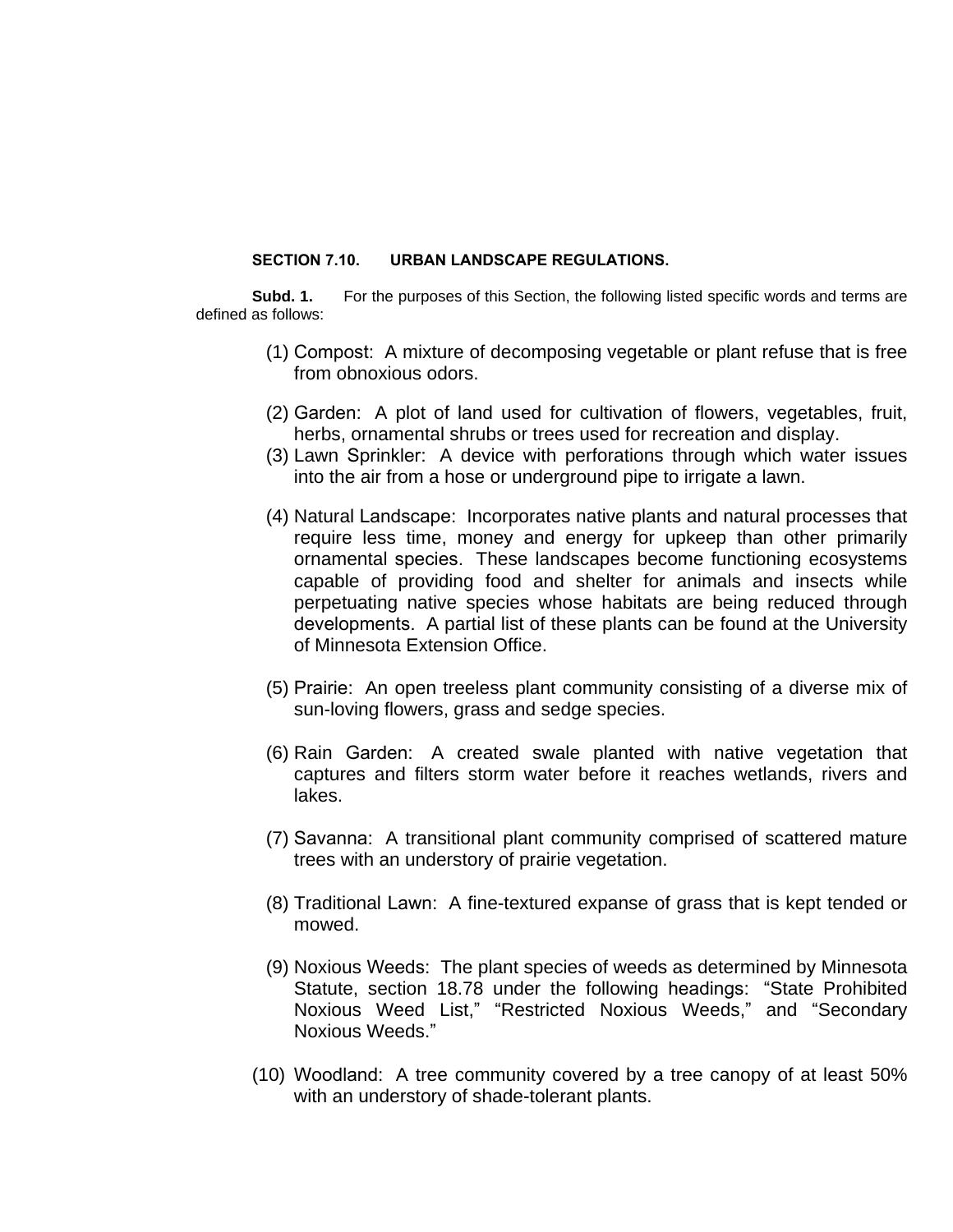- (11) Low Maintenance: Perennial rye, creeping red, chewings and hard fescues, clover and small wildflowers (wild ginger, blue violets and others similar). Also cover crops like oats or buckwheat. All require sun.
- (12) Native grasses: Big and little bluestem, Indian grass, side oats grama and others similar. These also require mostly sun.

**Subd. 2.** City to Control Tree Planting (Standards). The City shall have control and supervision of planting shrubs and trees upon, or overhanging, all the streets or other public property. The City may establish and enforce uniform standards relating to the kinds and types of trees to be planted and the placement thereof. Such standards shall be kept on file in the office of the Public Works Director and may be revised from time to time by action of the Council upon the recommendation of the Public Works Director.

**Subd. 3.** Permit Required. It is a misdemeanor for any person to plant, spray, trim or remove trees or other plants which are upon City property, including rights-of-way, without first procuring from the City a right-of-way permit in writing to do so. Permits required by this subdivision shall be issued in accordance with Chapter 14.

- **Subd. 4.** Duty of property owners to cut grass and noxious weeds and maintain shrubs.
- A. Duty of City to Enforce: It is the duty of Director of Public Works, through his/her designee to inspect, document, control and enforce the maintenance and appearance of all property within the City as it relates to grass, noxious weeds, trees and shrubs. This person should be trained in the basics of sustainable urban landscaping and should utilize all resources associated with sustainable landscape practices as available at both the state and local levels.
- B. Duty of Owners to Cut Grass and Noxious Weeds, Maintain Trees and Shrubs: Traditional lawn grass and noxious weed height shall be set at no higher than 6 inches for residential and commercial nonexempt parcels to discourage grasses and noxious weeds from going to seed and proliferating in unwanted areas. If any owner or occupant fails to assume the responsibility of this Section and, after notice given by the Public Works Director, has not within seven days of such notice complied, the City may cause such work to be done and the expenses thus incurred shall be a lien upon the property. Noncompliance after the initial citing shall be cause for immediate action without notice to bring property into compliance. The City Clerk shall certify to the Goodhue County Auditor a statement of the amount of the cost incurred by the City. Such amount together with interest and the initial Citation penalty shall be entered as a special assessment against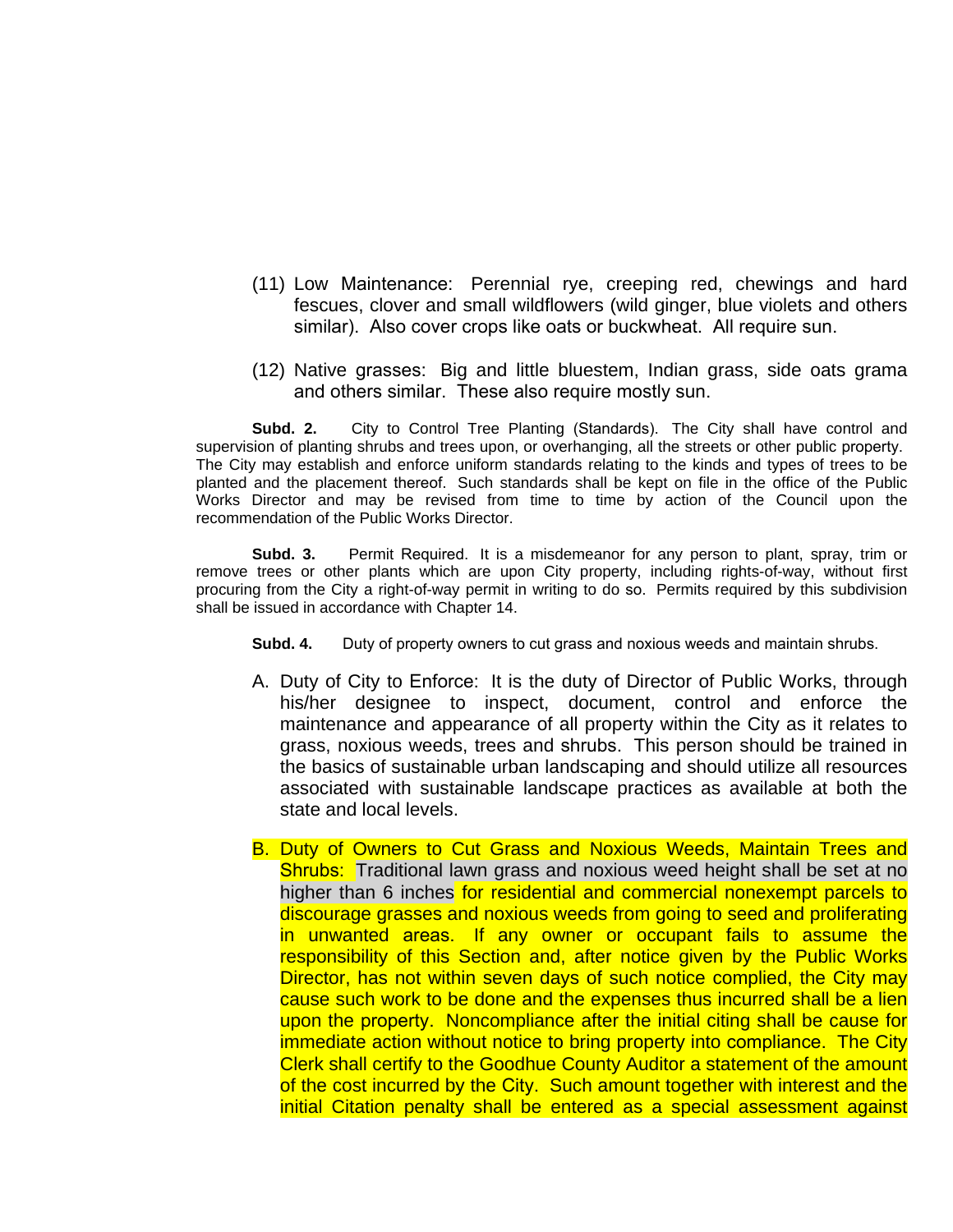such lot or parcel of land and be collected in the same manner as real estate taxes.

- C. Undeveloped Residential Lots and Outlots: Open lots and outlots in residential areas. Where any undeveloped residential lot or outlot abuts an improved public street or highway, this lot or outlot shall be maintained to provide a 10-foot buffer zone measured from the street pavement or curb along the entire frontage of the lot or outlot. The buffer-zone grass shall be subject to the maximum length of 6 inches as designated in Section B of this section. Where any undeveloped lot or outlot abuts a property with a home or business, this lot shall also be maintained to provide a 10-foot buffer zone from both the adjoining private property as well as the street right-of-way. The buffer-zone grass shall be subject to the maximum length of 6 inches as designated in Section B of this subdivision. These lots shall be kept reasonably free of noxious weeds that have gone or are about to go to seed. The remainder of the lot shall be mowed twice annually, once between June 1 and June 15; and once between September 1 and September 15. These lots shall be seeded with low-maintenance, lowwater grasses or native grasses to minimize maintenance and discourage growth of invasive species. At such time two-thirds of all lots are developed on any block, the remaining lots must be maintained to the same standard as in Section B of this subdivision.
- D. Undeveloped Commercial Lots and Outlots: Open lots and outlots in commercial areas. Where any undeveloped commercial lot or outlot abuts an improved public street or highway, this lot or outlot shall be maintained to provide a 10-foot buffer zone measured from the street pavement or curb along the entire frontage of the lot or outlot. The buffer-zone grass shall be subject to the maximum length of 6 inches as designated in Section B of this section. Where any undeveloped lot or outlot abuts a property with a business, this lot shall also be maintained to provide a 10-foot buffer zone from both the adjoining private property as well as the street right-of-way. The buffer-zone grass shall be subject to the maximum length of 6 inches as designated in Section B of this subdivision. These lots shall be kept reasonably free of noxious weeds that have gone or are about to go to seed.
- E. Watering: Watering of traditional residential lawns by lawn sprinkler (see definition) between the hours of 11:00 a.m. and 5:00 p.m. and also between 9:00 p.m. and 4:00 a.m. is discouraged in order to conserve water and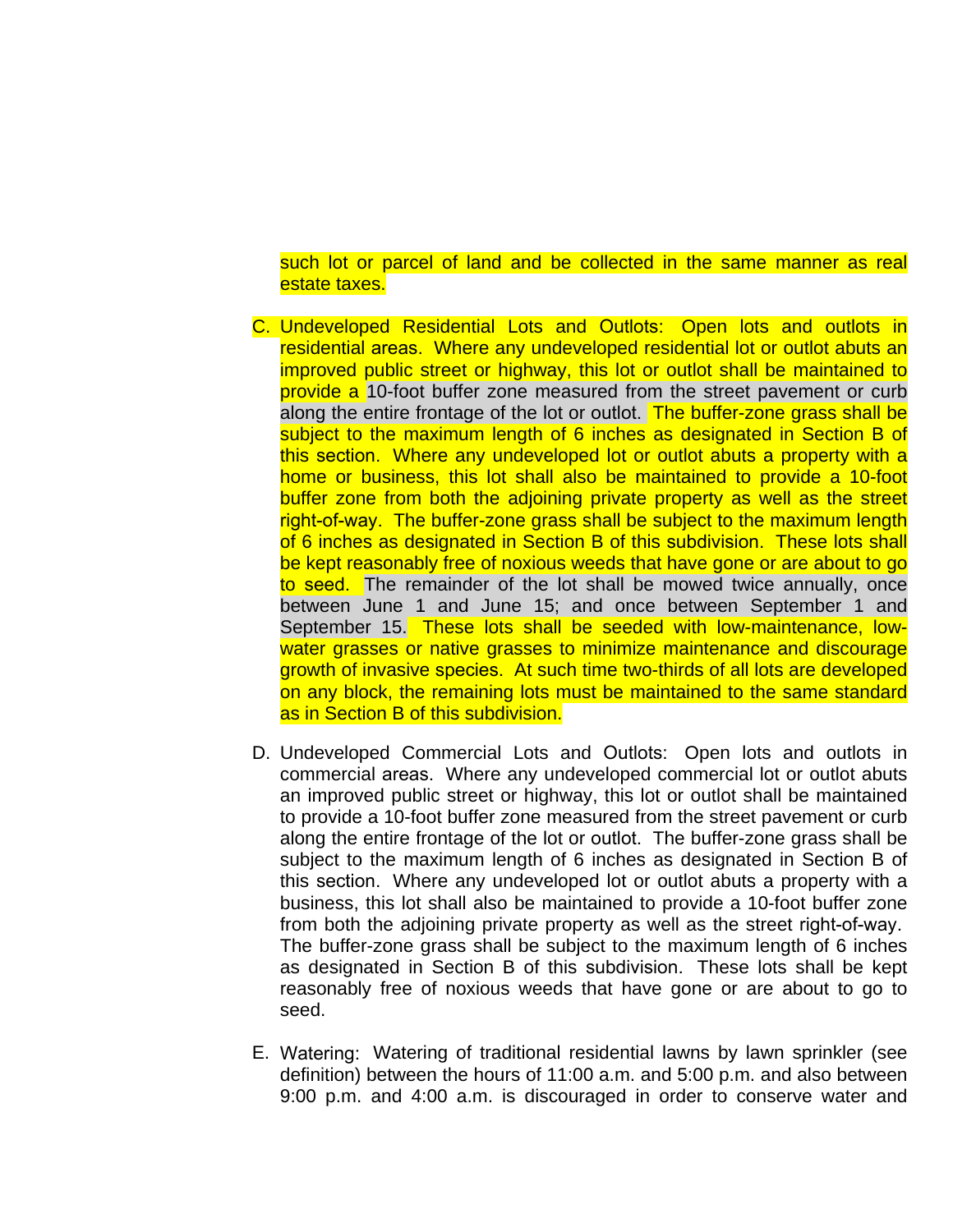prevent turf disease. Exceptions may be made for newly-sodded/seeded lawns. In addition, the City retains the right to restrict public water usage as deemed necessary.

- F. Exempted Parcels/Areas: Within the corporate limits of the City, certain areas may be exempted from maintenance regulations as set forth in Sections B, C, and D above provided their existence does not present potential safety hazards or violate other sections of this code. These areas include:
	- Designated floodplains or wetlands
	- Permitted or naturally occurring Prairie, Savanna, Woodland or Natural **Landscapes**
	- Natural Landscape and Garden areas within traditional lawns
	- Rain Gardens
	- Golf Courses
	- Public Schools
	- Parks and Playing Fields
	- Cemeteries
	- Outlots that do not abut an improved public street or other ROW
	- Agricultural Zoned Property
- G. Permitting of Natural Landscapes/Prairie Restorations: Any owner of a lot or parcel of less than five acres desiring to develop natural landscape (on more than 50% of the parcel) may do so provided such plantings meet the requirements of the definitions in this ordinance and of Subd. 4B. Such parcels shall be subject to investigation and compliance by the Director of Public Works whose findings shall be valid for a period not to exceed one year at which time a new investigation can occur at the request of the landowner or of adjacent property owners.
- H. Steep Slopes, Hillsides and Ditches: Require any grass replanting or soddings on steep slopes, hillsides, ditches and culverts to be low-water, low-grow grasses, native grasses or native wildflower species for the purpose of erosion control, water conservation and low maintenance.

**Subd. 5.** City May Order Work Done. Director of Public Works may, in cases of failure to comply with this section, perform such work, keeping an accurate account of the cost thereof for each lot, piece or parcel of land.

**Subd. 6.** Dumping: Placement of plant material, clippings, animal waste and other debris on these parcels shall be governed by Chapter 10 of the City Code.